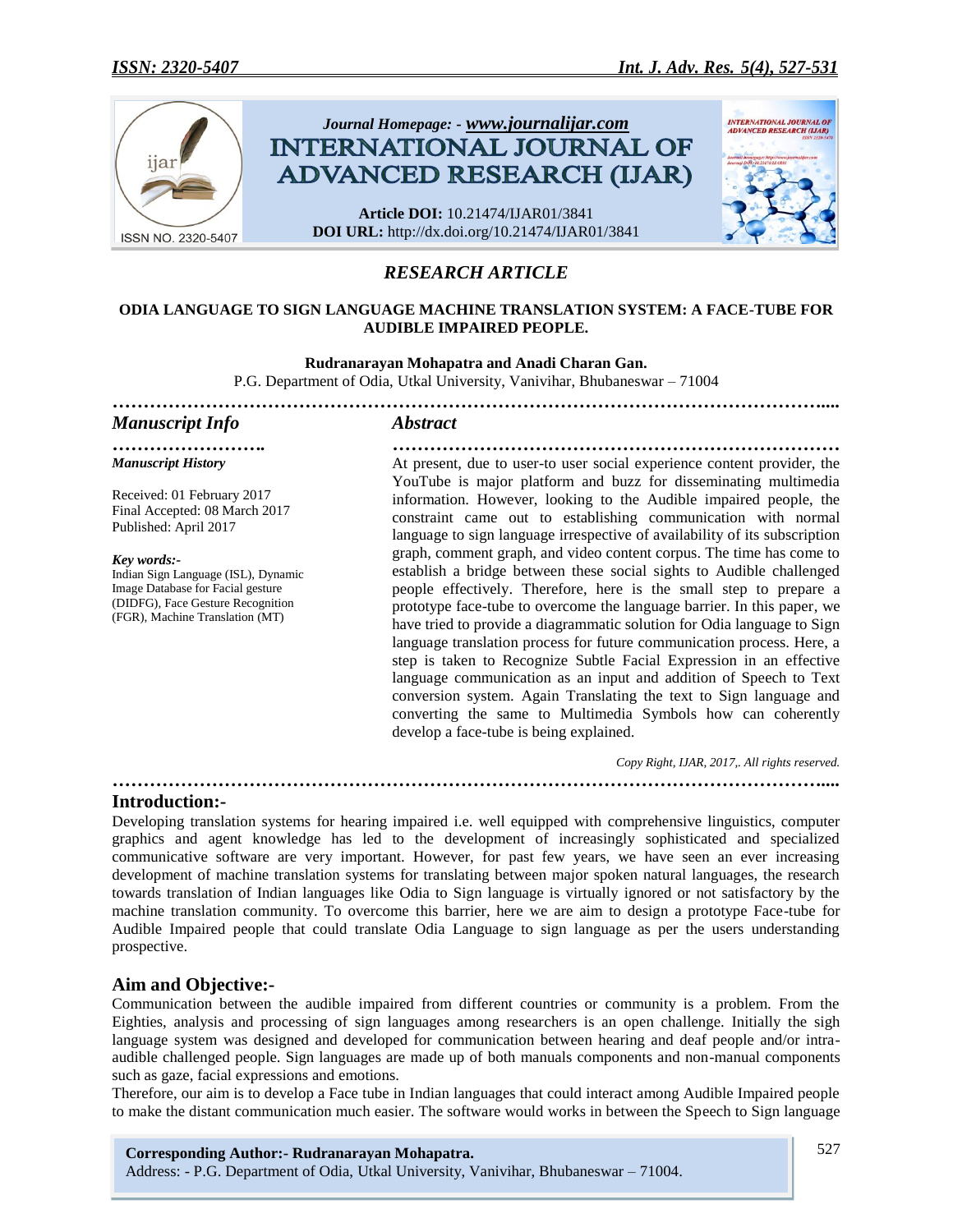Machine Translation Environment where speech would converted into source text and the same later processed by a special translator into sign language. The sign language itself refers to a Dictionary of Deaf people and transforms the text into Multimedia animated objects.

### **Odia Language & Sign language:-**

Odia is among 22 scheduled languages recognized by the constitution of India belong to the eastern group of the Indo-Aryan languages. The earliest established written texts in Odia language are approximately thousand years old. It is spoken predominantly in the Indian state of Orissa by and large of 35 million people.

In other way, sign language is a visual language which talks with help of hand movements, body parts and facial expressions. Hundreds of sign languages are used around the world. Japanese Sign Language (Nihon Shuwa, JSL), British Sign Language (BSL) and Turkish Sign Language (Türk İşaret Dili, TID) are out of them. As per Census 2011, on an average of total population of India 18 percent of people with disabilities have a hearing impairment. Compared to this, we do not have a composite Indian Sign Language (INSL). Studies also revealed that, one out of every five deaf people in the world is from India.

#### **Sign Language MT System:-**

TESSA: A Speech-To-British Sign Language translation system that aims to provide a communication aid between a deaf person and a Post Office clerk. INGIT is a Hindi-To-Indian Sign Language (ISL) Machine Translation system has been built for the railway reservation domain (Kar et. al, 2006). INGIT is based on Hybrid formulaic grammar approach.

#### **Except the above some of the patents in this area are:-**

- Digital Sign language translator is an US Patent by Barbara Ander, Sidney Ander having Publication Number is US 8566077 B2 and Publication date is 22 Oct 2013
- Sign language translator Patent by Google having Publication number is US20020152077 A1 and Publication date is Oct 17, 2002
- Language translation apparatus and method using context-based translation models by IBM having US 5510981 A and Publication date is 23 Apr 1996

#### **Features of the System:-**

The better system is that could act as interpreters between vocal and hearing-impaired people and would facilitate the life of deaf and integrate them in the competitive society. Such systems would perform bidirectional translation of sign language and spoken language in Indian language perspective. The system can:

- **a)** Recognize Subtle Facial Expression
- **b)** Convert Speech to Text
- **c)** Translate Text to Sign language
- **d)** Convert Sign language to Multimedia Symbols

Therefore, the Subtle Face Expression and language speech is going to be an input to this system. The speech is going to be converted to Text form followed by text to sign language will interred one or more translated algorithms for its translation.



**Figure 1:-** Overall Architecture of the System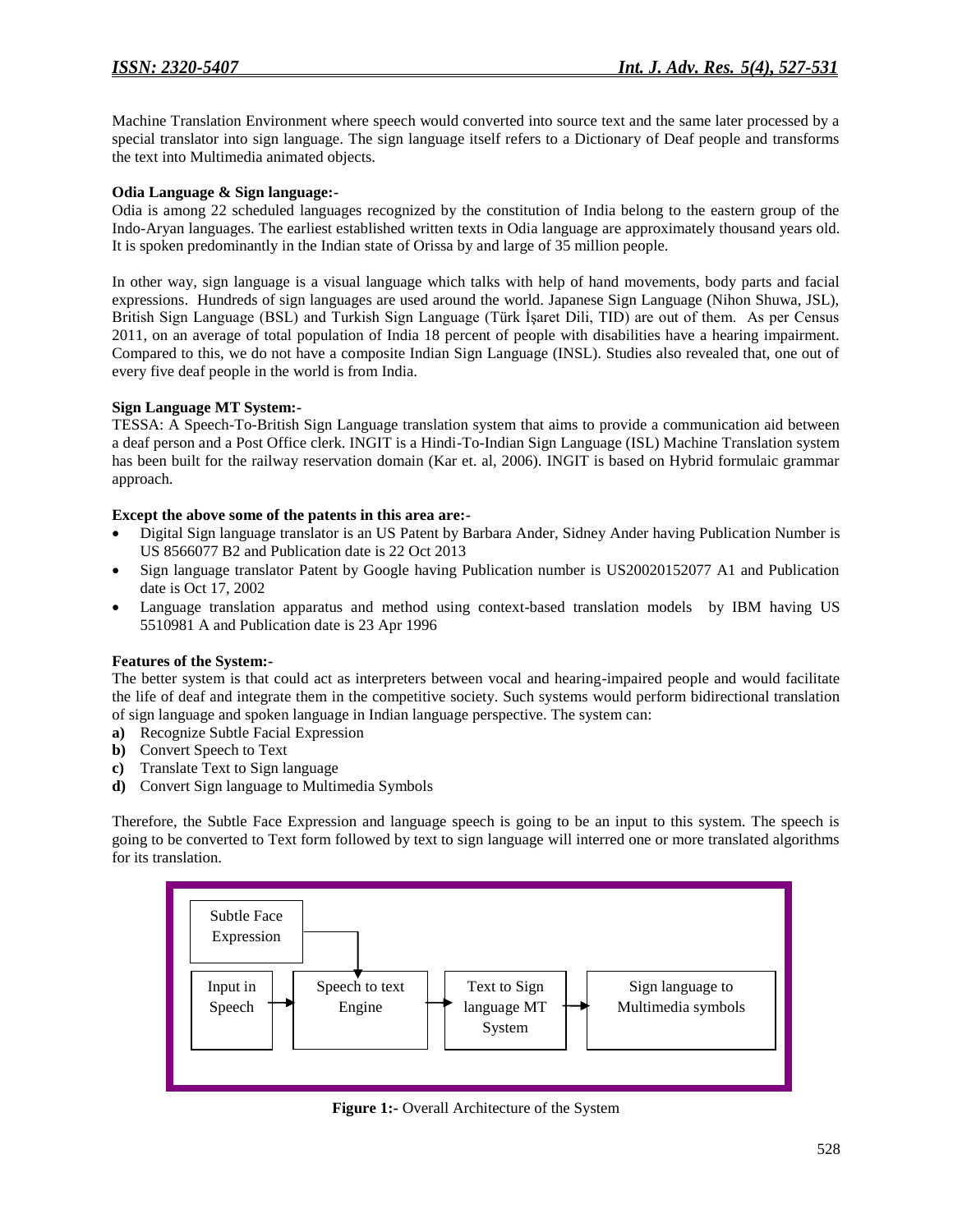### **Expected subsystems:-**

- 1. Gesture Recognizer
- 2. Speech-to-Text Conversion System
- 3. Text to Sign language MT System
- 4. Sign Language to Multimedia Animated Object Creator

#### **System Description:-**

Therefore, the proposed prototype diagrammatic model is to be a surveillance tool in Indian languages that could interact among Audible Impaired people to make the distant communication much easier. The software would works in between the Speech to Sign language Machine Translation Environment where speech would converted into source text and the same later processed by a special translator into sign language. The sign language itself refers to a Dictionary of Deaf people and transforms the text into Multimedia animated objects.

# **Sub-components of the system are:-**

- 1. Face Gesture Recognition:
	- Pre-processing of Face Recognition
	- Facial Feature Detection
	- Facial Gesture Extraction Representation
- 2. Audio-Visual Speech Synthesis
- 3. Text to Sign Language MT System
- 4. Text-to-Sign-Symbol Conversion System
	- Pre-process & Tokenization
	- Image Database
	- Search Memory for matching video

#### **Detailed descriptions of the modules are as follows:-**

**Face Gesture Recognition:** Face Gesture recognizer would follow the vision-based method initially Appearance modeling and then 3D face/neck modeling. Initially the system considers 2D video sequences of face 7 neck as the input which would process through two major steps: face gesture region detection & face gesture recognition.

**Pre-processing of Face Recognition:** It aims to detect the face gesture region try to fix the valid frames and locate the face region from rest of the images. Detect skin region from the rest of the image by using color. Then transform the detection results in to the gray scale images.

**Facial Feature Detection:** This module would follow the multi-phase multi-detector processing of an input frontalview face image sequence. This phase follow two phases of for detection of prominent facial features. In first phase the color-based segmentation of the face would be segmented from an input frame of largest connected image component. In second phase, based upon spatially sample the contour of a certain permanent facial feature the system one or more facial-feature detectors to the pertinent Region of Interest that to be analyzed with the Dynamic Image Database for Facial gesture (DIDFG) which is the collection of facial gesture with rule based approach

**Facial Gesture Extraction Representation:** The contours of the facial features, generated by the facial feature detection method, would be utilized for further analysis of facial gestures to provide the input for Audio-visual speech synthesis system.

**Audio-Visual Speech Synthesis:** In the degradation of the auditory signal condition, speech-recognition is always a constraint. To overcome these difficulties the above mention gesture recognition features (lip-motion) would play an important role. So this module would play the role to cater visual speech onset or offset detection.

**Text to Sign Language MT System:** The Text to Sign language MT Module will be overall responsible for Preprocess, i.e. comprising of Corpus Creation & Tokenization, If from its shallow parsing, the desired word available from one or more image database. In this connection the memory of matching video behaves as a deep level parser to search the data from image database. If the video found the translated output is to be displaced by appropriate syntactic information. Whereas if the video are not found it is required to break the words into images for fetching the desired image from image database. The details of sign language MT System is at Fig No. 2.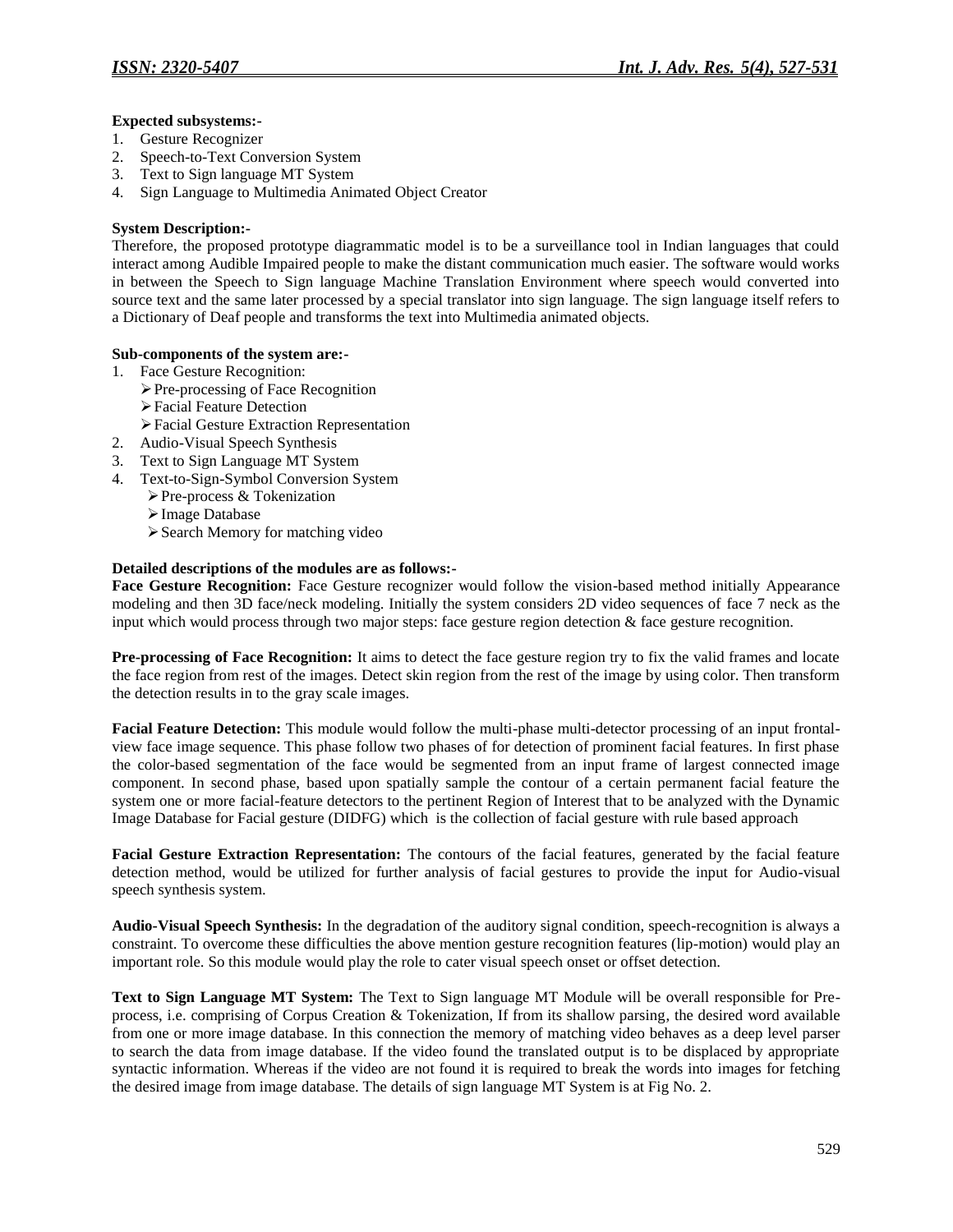

**Figure 2:-** Architecture of Sign Language MT System

**Text-to-Sign-Symbol Conversion System:** The module would capable of recognizing sign-language symbols can be used as a means of one-way communication from deaf to vocal people. This module can follow image dictionary method for the detection of sign language symbols.